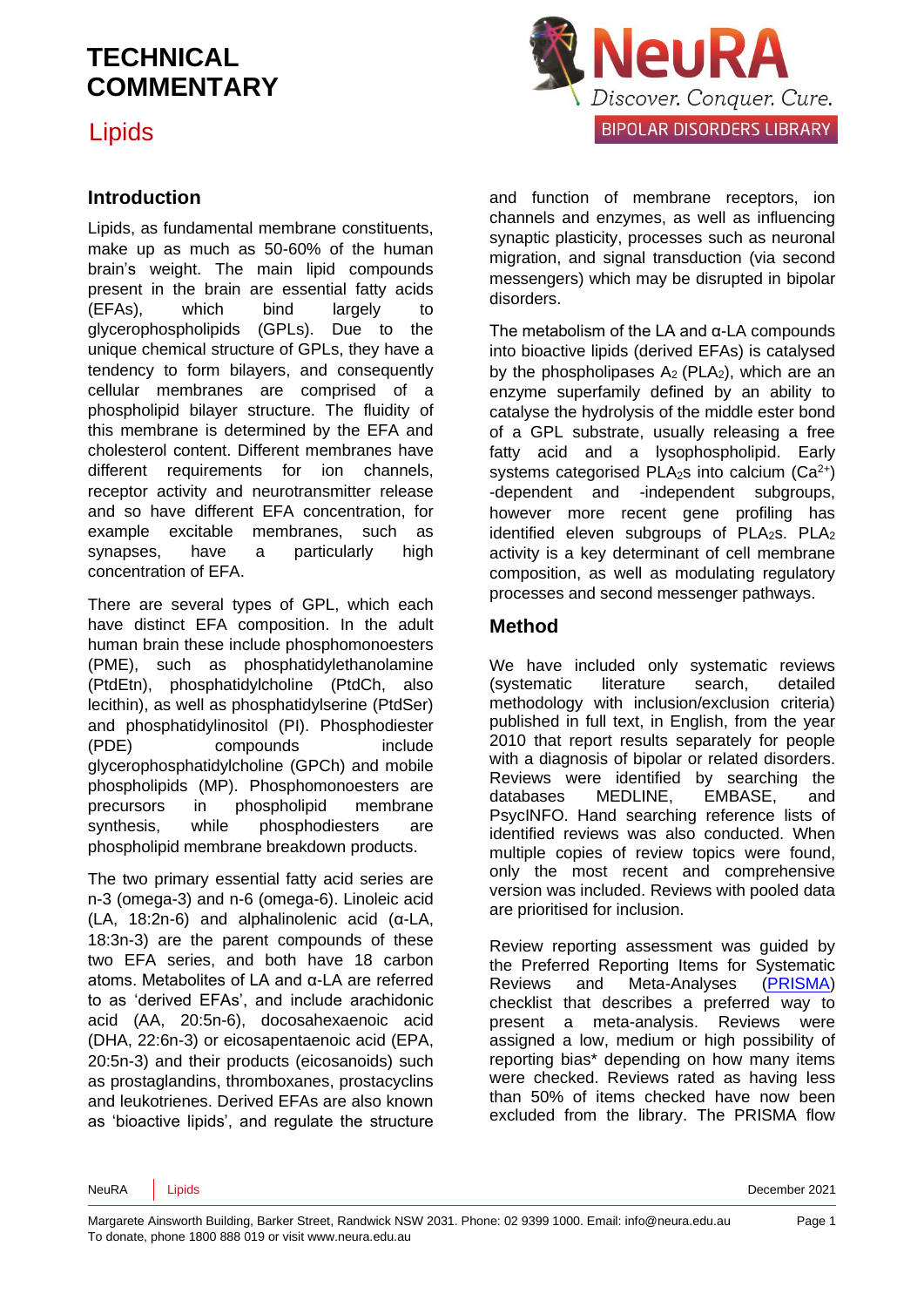

#### Lipids

diagram is a suggested way of providing information about studies included and excluded with reasons for exclusion. Where no flow diagram has been presented by individual reviews, but identified studies have been described in the text, reviews have been checked for this item. Note that early reviews may have been guided by less stringent reporting checklists than the PRISMA, and that some reviews may have been limited by journal guidelines.

Evidence was graded using the Grading of Recommendations Assessment, Development and Evaluation [\(GRADE\)](http://www.gradeworkinggroup.org/) Working Group approach where high quality evidence such as that gained from randomised controlled trials (RCTs) may be downgraded to moderate or low if review and study quality is limited, if there is inconsistency in results, indirect comparisons, imprecise or sparse data and high probability of reporting bias. It may also be downgraded if risks associated with the intervention or other matter under review are high. Conversely, low quality evidence such as that gained from observational studies may be upgraded if effect sizes are large, there is a dose dependent response or if results are reasonably consistent, precise and direct with low associated risks (see end of table for an explanation of these terms)<sup>[1](#page-6-0)</sup>. The resulting table represents an objective summary of the available evidence, although the conclusions are solely the opinion of staff of NeuRA (Neuroscience Research Australia).

#### **Results**

We found two systematic reviews that met our inclusion criteria<sup>[2,](#page-6-1) [3](#page-6-2)</sup>.

- Moderate quality evidence suggests a large effect of reduced erythrocyte docosahexaenoic acid in people with bipolar disorder, with lower quality evidence finding no differences in eicosapentaenoic acid, linolenic acid or arachidonic acid.
- High quality evidence suggests no differences in cholesterol or triglycerides

comparing people with bipolar disorder with or without a history of attempted suicide.

We found no reviews assessing levels of other lipids in people with bipolar disorder.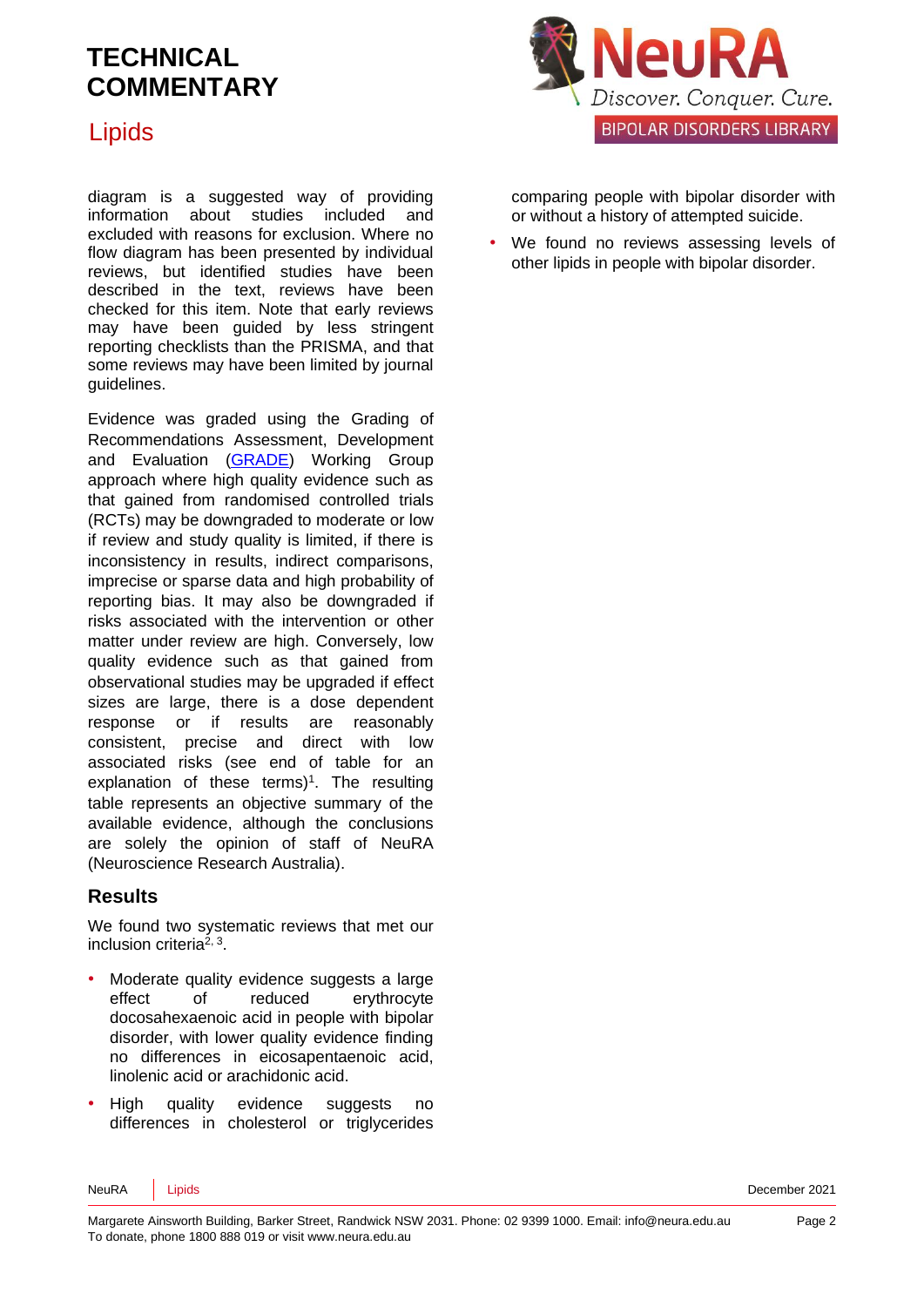### Lipids



# *Bartoli F, Di Brita C, Crocamo C, Clerici M, Carra G* **Lipid profile and suicide attempt in bipolar disorder: A meta-analysis of published and unpublished data Progress in Neuro-Psychopharmacology & Biological Psychiatry 2017; 79: 90-5** [View online review abstract](https://www.ncbi.nlm.nih.gov/pubmed/28627446)  **Comparison Association between lipid levels and suicide attempts in people with bipolar disorder.**

| <b>Summary of evidence</b> | High quality evidence (large samples, consistent, precise, direct)<br>suggests no differences in cholesterol or triglycerides in people |
|----------------------------|-----------------------------------------------------------------------------------------------------------------------------------------|
|                            | with bipolar disorder with or without suicide attempts.                                                                                 |

#### **Lipids**

*No significant differences between people with bipolar disorder with and without suicide attempts in;* Cholesterol: 11 studies, N = 1,042, SMD = -0.10, 95%CI: -0.30 to 0.10, *p* = 0.34, I <sup>2</sup> = 38%, *p* = 0.10 LDL-cholesterol: 5 studies, N = 256, SMD = -0.26, 95%CI -0.65 to 0.13, *p* = 0.19, I <sup>2</sup> = 45%, *p* = 0.12 Triglycerides: 7 studies, N = 623, SMD = -0.06, 95%CI -0.31 to 0.19, *p* =0.63, I <sup>2</sup> = 37%, *p* = 0.15 No risk of publication bias was found.

| Consistency in results <sup>#</sup>      | Consistent |
|------------------------------------------|------------|
| <b>Precision in results</b> <sup>§</sup> | Precise    |
| Directness of results                    | Direct     |

#### *McNamara RK, Welge JA*

#### **Meta-analysis of erythrocyte polyunsaturated fatty acid biostatus in bipolar disorder**

#### **Bipolar Disorders 2016; 18: 300-6**

[View online review abstract](https://www.ncbi.nlm.nih.gov/pubmed/27087497) 

| Comparison                 | Erythrocyte polyunsaturated fatty acids in people with bipolar<br>disorder vs. controls |
|----------------------------|-----------------------------------------------------------------------------------------|
| <b>Summary of evidence</b> | Moderate quality evidence (small to medium sample, consistent,                          |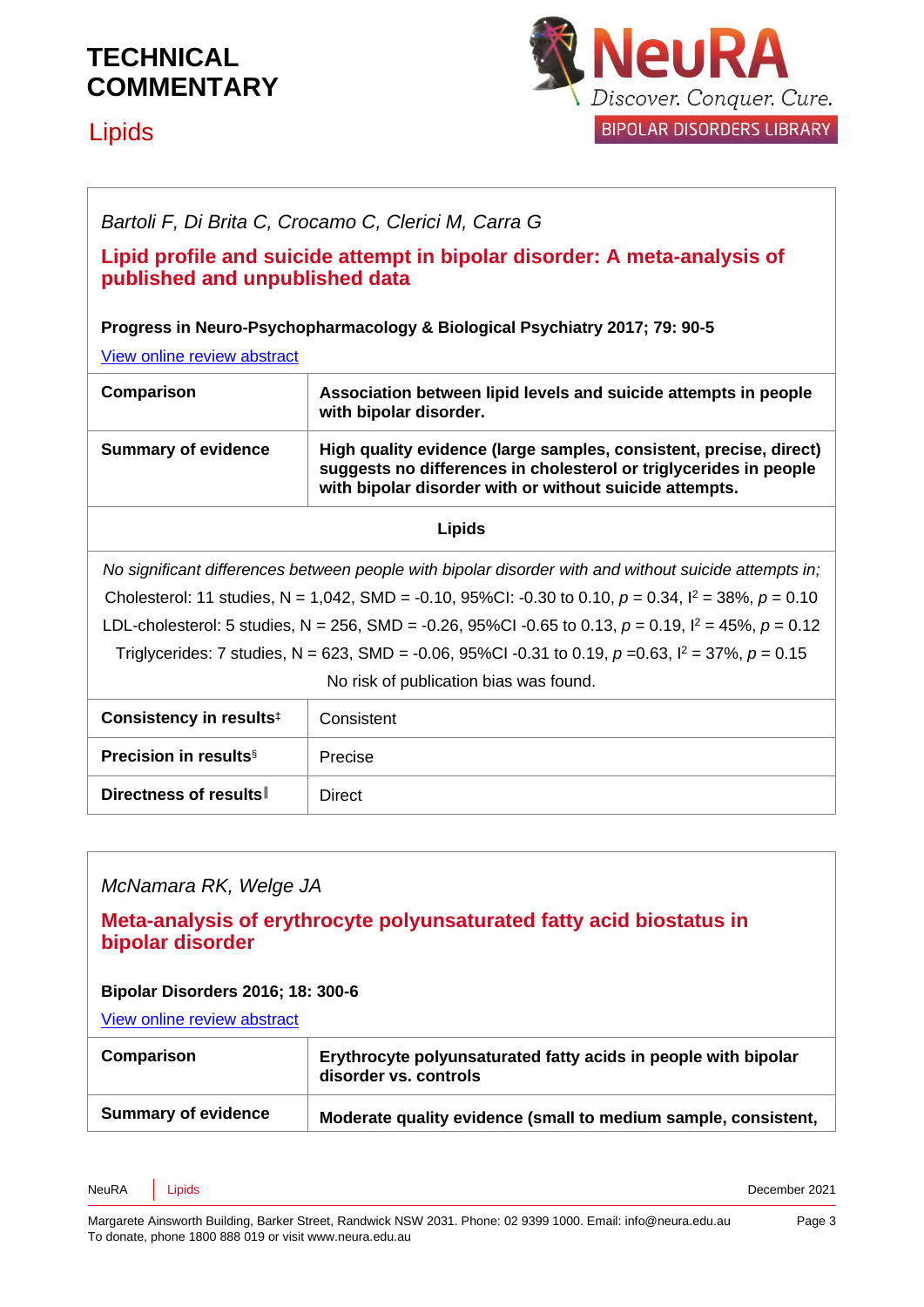

#### **Lipids**

| precise, direct) suggests a large effect of reduced erythrocyte   |  |  |
|-------------------------------------------------------------------|--|--|
| docosahexaenoic acid in people with bipolar disorder, with no     |  |  |
| lower quality evidence finding no differences in eicosapentaenoic |  |  |
| acid, linolenic acid or arachidonic acid.                         |  |  |

#### **Erythrocyte polyunsaturated fatty acids**

*Significant, large effect of lower erythrocyte docosahexaenoic acid in people with bipolar disorder;* 6 studies, N = 265, *d* = -0.98, 95%CI -1.33 to -0.63, *p* = 0.0008, I <sup>2</sup> = 0%, *p* = 0.4358 *No significant differences in eicosapentaenoic acid, linolenic acid or arachidonic acid;* Eicosapentaenoic acid: 6 studies, N = 265,  $d = -0.46$ , 95%CI -1.01 to 0.09,  $p = 0.0857$ ,  $l^2 = 57$ %,  $p$  $= 0.0385$ Arachidonic acid: 6 studies, N = 265, *d* = -0.18, 95%CI -1.12 to 0.76, *p* = 0.6447, I <sup>2</sup> = 84%, *p* < 0.0001 Linolenic acid: 4 studies, N = 198, *d* = -0.18, 95%CI -0.82 to 0.45, *p* = 0.4240, I <sup>2</sup> = 45%, *p* = 0.1418

| <b>Consistency in results</b> | Consistent for erythrocyte docosahexaenoic acid and linolenic acid.         |
|-------------------------------|-----------------------------------------------------------------------------|
| <b>Precision in results</b>   | Precise for erythrocyte docosahexaenoic acid, and eicosapentaenoic<br>acid. |
| <b>Directness of results</b>  | Direct                                                                      |

#### Explanation of acronyms

 $Cl =$  Confidence Interval,  $d =$  Cohen's d, standardised mean difference,  $l^2 =$  degree of heterogeneity across study results not explained by chance, N = number of participants, *p* = probability of obtaining that result ( $p < 0.05$  generally regarded as significant), SMD = standardised mean difference, vs. = versus.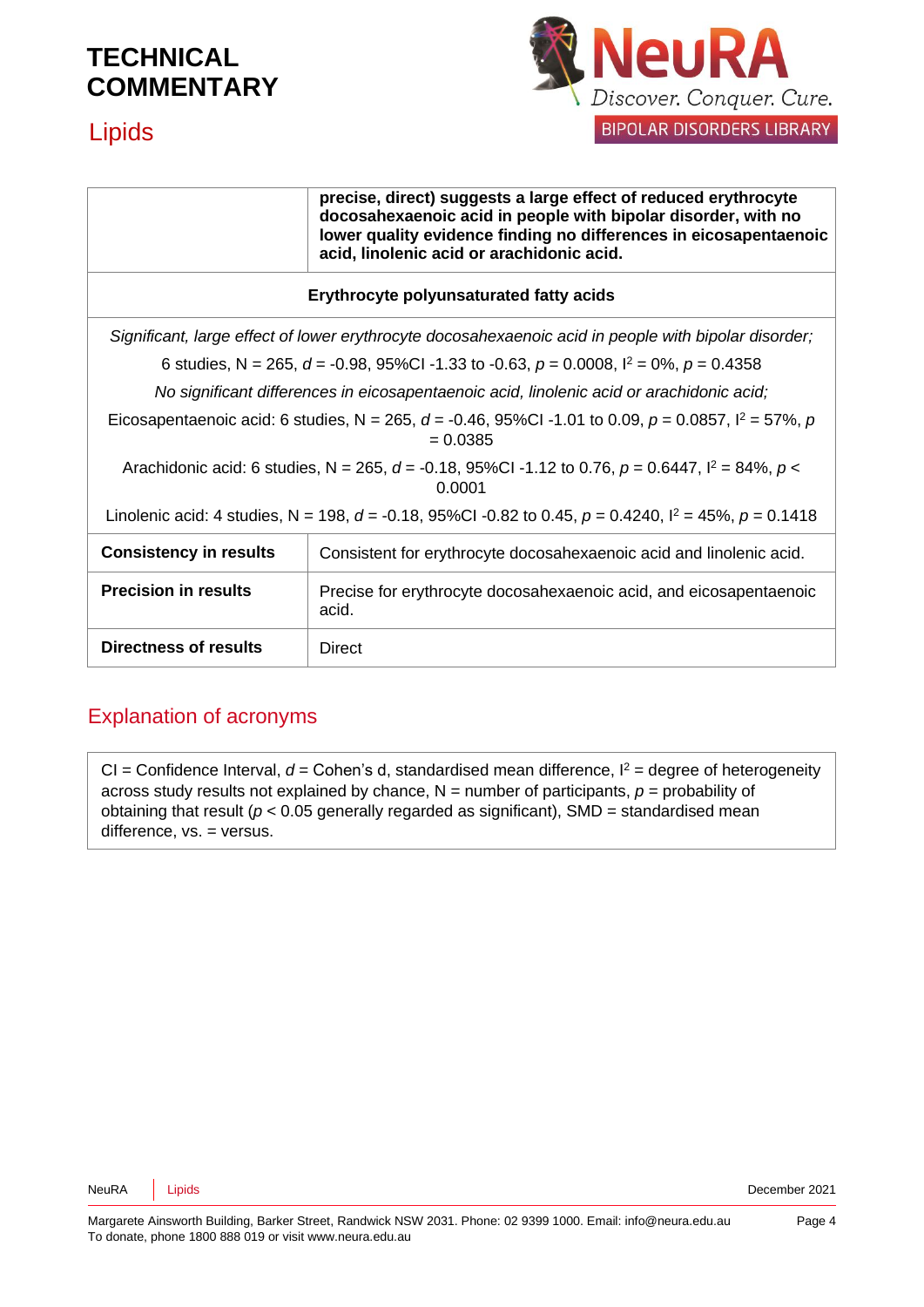Lipids



#### Explanation of technical terms

\* Bias has the potential to affect reviews of both RCT and observational studies. Forms of bias include; reporting bias – selective reporting of results, publication bias - trials that are not formally published tend to show less effect than published trials, further if there are statistically significant differences between groups in a trial, these trial results tend to get published before those of trials without significant differences: language bias – only including English language reports; funding bias - source of funding for the primary research with selective reporting of results within primary studies; outcome variable selection bias; database bias including reports from some databases and not others; citation bias - preferential citation of authors. Trials can also be subject to bias when evaluators are not blind to treatment condition and selection bias of participants if trial samples are sma[ll](#page-6-3)<sup>4</sup>.

† Different effect measures are reported by different reviews.

Prevalence refers to how many existing cases there are at a particular point in time. Incidence refers to how many new cases there are per population in a specified time period. Incidence is usually reported as the number of new cases per 100,000 people per year. Alternatively some studies present the number of new cases that have accumulated over several years against a person-years denominator. This denominator is the sum of individual units of time that the persons in the population are at risk of becoming a case. It takes into account the size of the underlying population sample and its age structure over the duration of observation.

Weighted mean difference scores refer to mean differences between treatment and comparison groups after treatment (or occasionally pre to post treatment) and in a randomised trial there is an assumption that both groups are comparable on this measure prior to treatment. Standardised mean differences are divided by the pooled standard deviation (or the standard deviation of one group when groups are homogenous) that allows results from different scales to be combined and compared. Each study's mean difference is then given a weighting depending on the size of the sample and the variability in the data. 0.2 represents a small effect, 0.5 a medium effect, and 0.8 and over represen[t](#page-6-3)s a large treatment effect<sup>4</sup>.

Reliability and validity refers to how accurate the instrument is. Sensitivity is the proportion of actual positives that are correctly identified (100% sensitivity = correct identification of all actual positives) and specificity is the proportion of negatives that are correctly identified  $(100\%$  specificity = not identifying anyone as positive if they are truly not).

Odds ratio (OR) or relative risk (RR) refers to the probability of a reduction  $( $1$ )$  or an increase (> 1) in a particular outcome in a treatment group, or a group exposed to a risk factor, relative to the comparison group. For example, a RR of 0.75 translates to a reduction in risk of an outcome of 25% relative to those not receiving the treatment or not exposed to the risk factor. Conversely, an RR of 1.25 translates to an increased risk of 25% relative to those not receiving treatment or not having been exposed to a risk factor. An RR or OR of 1.00 means there is no difference between groups. A medium effect is considered if  $RR > 2$  or  $< 0.5$  and a large effect if  $RR > 5$  or  $< 0.2<sup>5</sup>$  $< 0.2<sup>5</sup>$  $< 0.2<sup>5</sup>$ . InOR stands for logarithmic OR where a lnOR of 0 shows no difference between groups. Hazard ratios measure the effect of an explanatory variable on the hazard or risk of an event.

Correlation coefficients (eg, r) indicate the strength of association or relationship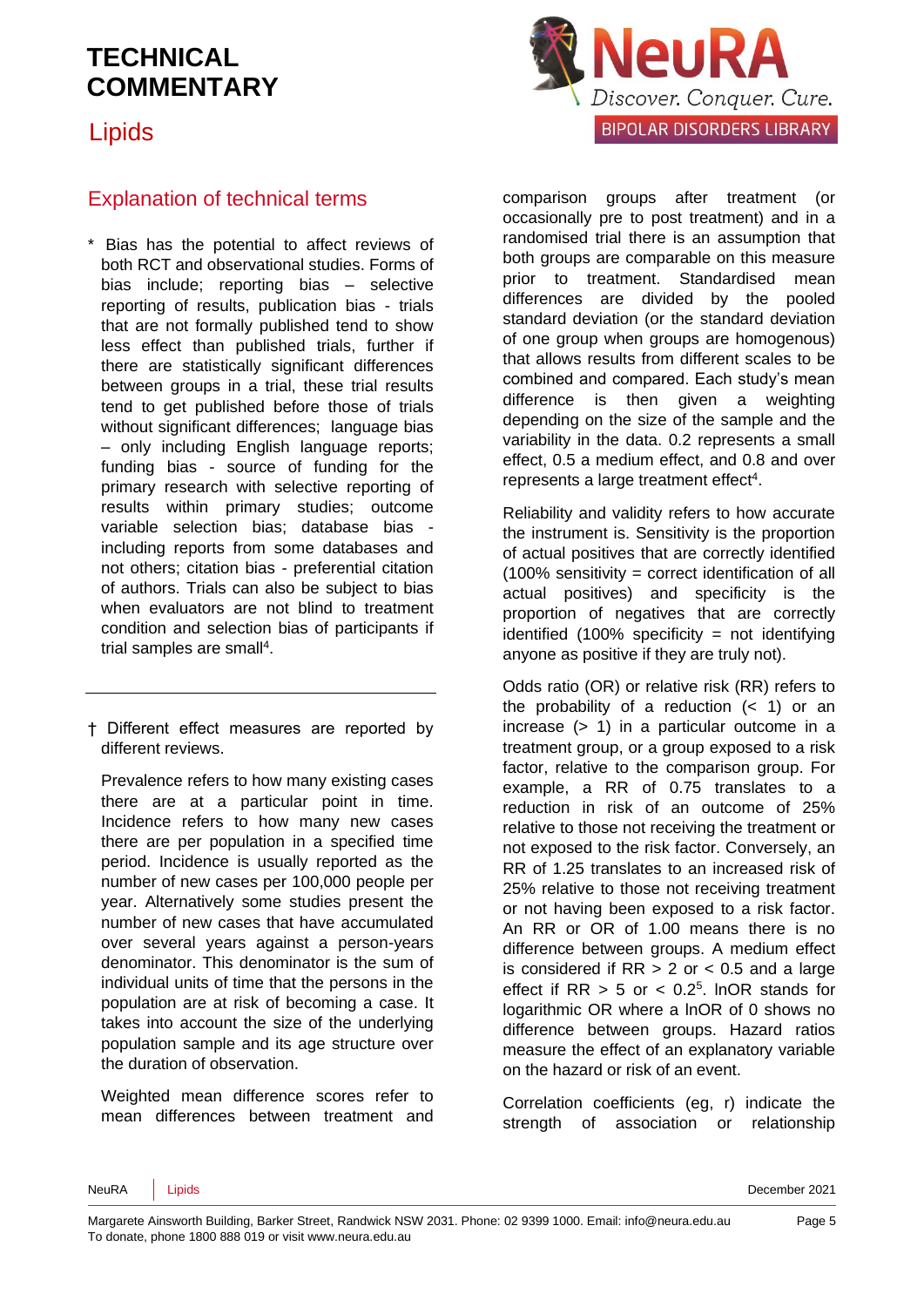### Lipids

between variables. They are an indication of prediction, but do not confirm causality due to possible and often unforseen confounding variables. An r of 0.10 represents a weak association, 0.25 a medium association and 0.40 and over represents a strong association. Unstandardised (*b*) regression coefficients indicate the average change in the dependent variable associated with a 1 unit change in the dependent variable, statistically controlling for the other independent variables. Standardised regression coefficients represent the change being in units of standard deviations to allow comparison across different scales.

‡ Inconsistency refers to differing estimates of effect across studies (i.e. heterogeneity or variability in results) that is not explained by subgroup analyses and therefore reduces confidence in the effect estimate. I² is the percentage of the variability in effect estimates that is due to heterogeneity rather than sampling error (chance) - 0% to 40%: heterogeneity might not be important, 30% to 60%: may represent moderate heterogeneity, 50% to 90%: may represent substantial heterogeneity and 75% to 100%: considerable heterogeneity. I<sup>2</sup> can be calculated from Q (chi-square) for the test of heterogeneity with the following formula;

$$
I^2 = \left(\frac{Q - df}{Q}\right) \times 100\%
$$

§ Imprecision refers to wide confidence intervals indicating a lack of confidence in the effect estimate. Based on GRADE recommendations, a result for continuous data (standardised mean differences, not weighted mean differences) is considered imprecise if the upper or lower confidence limit crosses an effect size of 0.5 in either direction, and for binary and correlation data, an effect size of 0.25. GRADE also recommends downgrading the evidence when



sample size is smaller than 300 (for binary data) and 400 (for continuous data), although for some topics, these criteria should be relaxe[d](#page-6-5)<sup>6</sup>.

║ Indirectness of comparison occurs when a comparison of intervention A versus B is not available but A was compared with C and B was compared with C that allows indirect comparisons of the magnitude of effect of A versus B. Indirectness of population, comparator and/or outcome can also occur when the available evidence regarding a particular population, intervention, comparator, or outcome is not available and is therefore inferred from available evidence. These inferred treatment effect sizes are of lower quality than those gained from head-tohead comparisons of A and B.